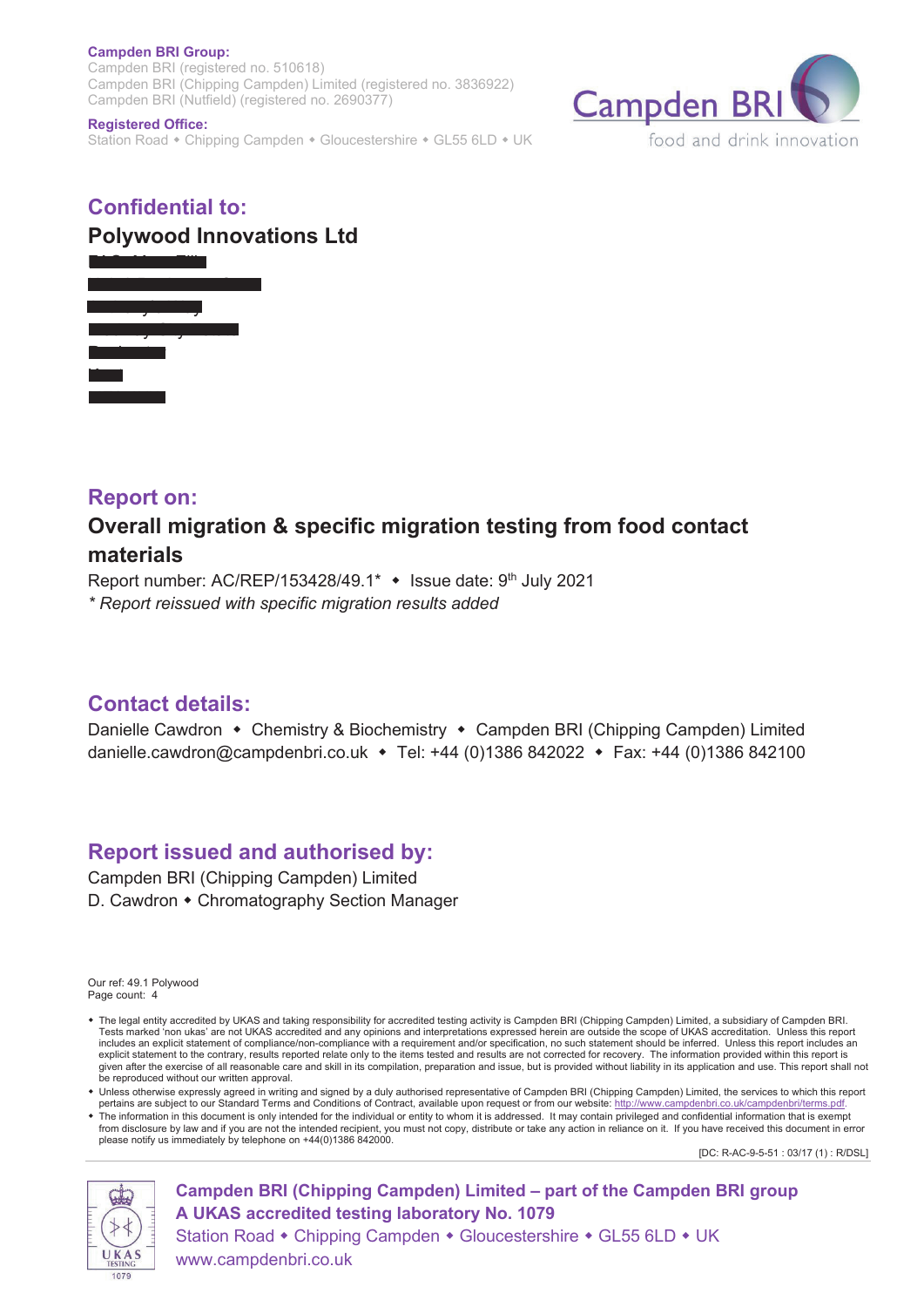#### **SAMPLE INFORMATION**

| Company             | : Polywood Innovations Ltd                           |
|---------------------|------------------------------------------------------|
| Product description | : Polywood 106 / 1000ml Bottle H.L.                  |
| Campden reference   | : AC/153428/49                                       |
| Date received       | : $6^{th}$ May 2021                                  |
| Condition           | : Free from any apparent or obvious physical defects |
| Storage             | : Ambient                                            |
| Date of analysis    | : $6^{th}$ May – $8^{th}$ July 2021                  |
| Test data           | : NM/A9 pg $15$                                      |

### **METHODS AND REFERENCES**

Testing programs for overall migration are devised in accordance with the BS EN ISO 1186 series of standards and Commission Regulation No. 10/2011 as amended.

Method TES-AC-501 is based on BS EN 1186:2002 parts 3, 5, 7, 9 and 14. Global (overall) migration from packaging materials into aqueous food simulants and substitute fatty food simulants by total immersion, single side contact by cell technique, single side contact by pouch technique and by article filling technique.

Four test specimens are used in each overall migration test performed with food stimulants to ensure that a minimum of three valid test results are obtained.

### **CALCULATION OF RESULTS**

Where a test result for a replicate is found to be less than the limit of detection the calculated numerical value, *M (*as defined in clause 3.6.1 of BS EN 1186-3:2002 for aqueous testing and clause 8.1 in BS EN 1186-2:2002 for olive oil testing) and not the limit of detection is used for that replicate for the purpose of calculating the mean overall migration result. Where the calculated numerical value is negative, a value of zero is used for purposes of calculating the mean.

Concerning specific migration results, in accordance with commission regulation 10/2011 the specific gravity of all simulants conventionally is assumed to be '1'. 1kg of food simulant therefore is taken to occupy the volume of 1L. The SML is set with the assumption that 6.0dm<sup>2</sup> of surface area comes into contact with 1kg of food. Results are adjusted for 6.0dm<sup>2</sup>/kg.

<sup>•</sup> This report shall not be reproduced except in full without our written approval.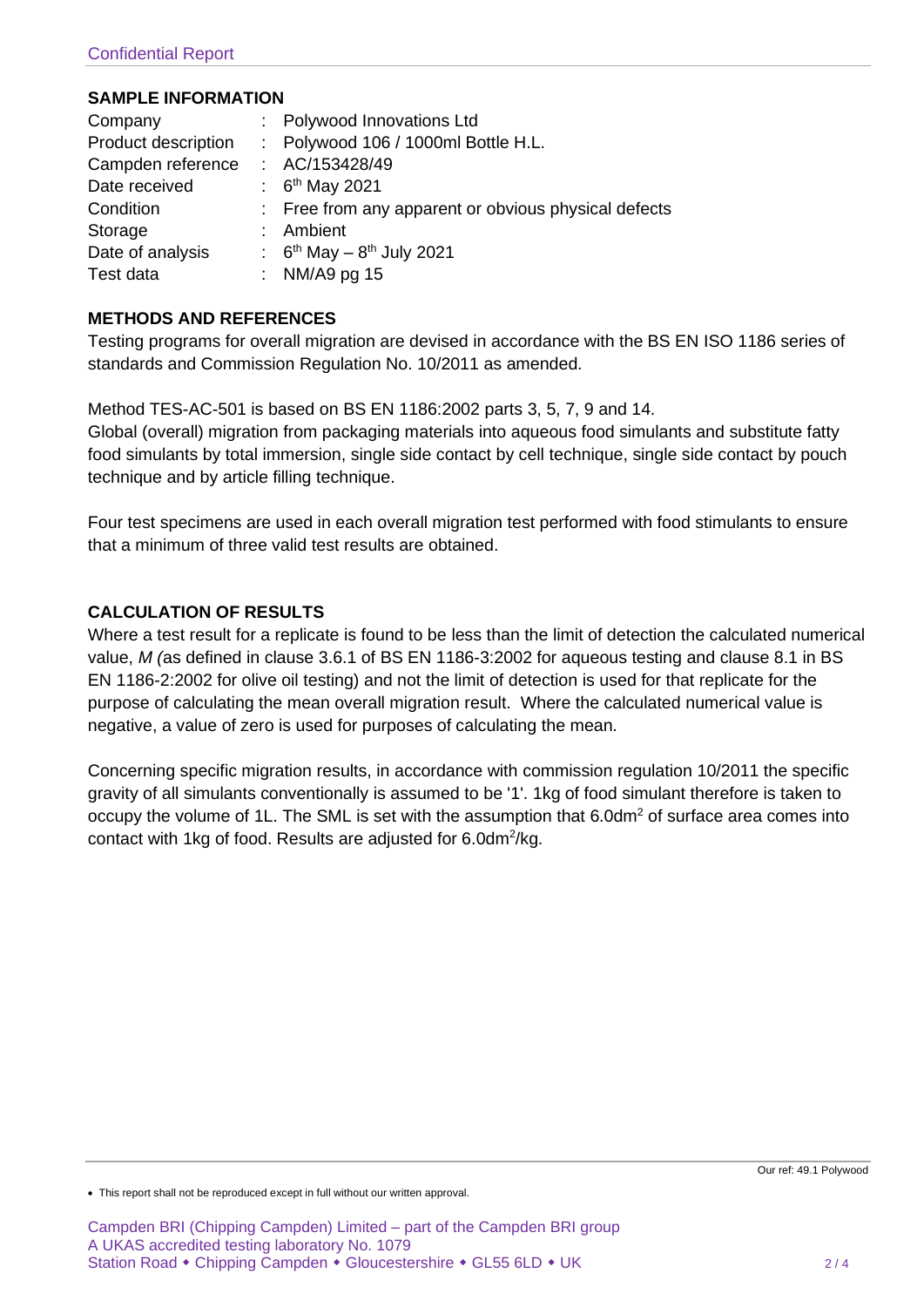### **OVERALL MIGRATION: TEST CONDITIONS & RESULTS**

| Method                  | : TES-AC-501 (UKAS accredited)        |
|-------------------------|---------------------------------------|
| Contact time/temp       | $\therefore$ 10 days @ 40 $\degree$ C |
| Overall migration limit | $\therefore$ 10 mg/dm <sup>2</sup>    |

| <b>Simulant</b>                             | <b>Test results</b><br>mq/dm <sup>2</sup> |      |      |     | Mean test<br>result<br>mq/dm <sup>2</sup> | <b>Technique</b>    | <b>Contact area</b> |
|---------------------------------------------|-------------------------------------------|------|------|-----|-------------------------------------------|---------------------|---------------------|
| 10% (v/v) Ethanol in an<br>aqueous solution | 2.50                                      | 1.90 | 1.80 | .50 | 1.9                                       | <b>Article Fill</b> | 1 dm <sup>2</sup>   |

### **SPECIFIC MIGRATION: TEST CONDITIONS & RESULTS**

| Method            |
|-------------------|
| Simulant          |
| Contact time/temp |
| Contact over      |

Method : TES-AC-812 (Non-UKAS)

 $\colon$  3% (w/v) acetic acid in an aqueous solution

 $: 10 \text{ days} \ @ 60^{\circ}\text{C}$ 

Contact area : 1 dm<sup>2</sup>

| Compound                               |        | <b>Result</b><br>(mg/kg) |        | <b>Mean Migration</b><br>(mg/kg) | <b>SML</b><br>(mg/kg)        |
|----------------------------------------|--------|--------------------------|--------|----------------------------------|------------------------------|
| Cadmium                                | < 0.01 | < 0.01                   | < 0.01 | < 0.01                           | <b>ND</b><br>(<0.002<br>LOD) |
| Chromium                               | < 0.01 | < 0.01                   | < 0.01 | < 0.01                           | <b>ND</b>                    |
| Lead                                   | < 0.01 | < 0.01                   | < 0.01 | < 0.01                           | 0.01                         |
| Mercury                                | < 0.01 | < 0.01                   | < 0.01 | < 0.01                           | <b>ND</b>                    |
| m-phenylenediamine                     | < 0.01 | < 0.01                   | < 0.01 | < 0.01                           | 0.01                         |
| o-anisidine                            | < 0.01 | < 0.01                   | < 0.01 | < 0.01                           | 0.01                         |
| o-tolidine                             | < 0.01 | < 0.01                   | < 0.01 | < 0.01                           | 0.01                         |
| 4,4'-Methylenebis-2-<br>methylaniline  | < 0.01 | < 0.01                   | < 0.01 | < 0.01                           | 0.01                         |
| <b>Dianisidine</b>                     | < 0.01 | < 0.01                   | < 0.01 | < 0.01                           | 0.01                         |
| 4,4'-oxydianiline                      | < 0.01 | < 0.01                   | < 0.01 | < 0.01                           | 0.01                         |
| 3-chloro-4-methoxyaniline              | < 0.01 | < 0.01                   | < 0.01 | < 0.01                           | 0.01                         |
| 2-methyl-phenylenediamine              | < 0.01 | < 0.01                   | < 0.01 | < 0.01                           | 0.01                         |
| 2,4-diaminoanisole                     | < 0.01 | < 0.01                   | < 0.01 | < 0.01                           | 0.01                         |
| 2-methoxy-5-methylaniline              | < 0.01 | < 0.01                   | < 0.01 | < 0.01                           | 0.01                         |
| 4,4'-diaminodiphenylsulphide           | < 0.01 | < 0.01                   | < 0.01 | < 0.01                           | 0.01                         |
| 4-chloroaniline                        | < 0.01 | < 0.01                   | < 0.01 | < 0.01                           | 0.01                         |
| 3-amino-4-methoxybenzanilide           | < 0.01 | < 0.01                   | < 0.01 | < 0.01                           | 0.01                         |
| 2-methoxy-4-nitroaniline               | < 0.01 | < 0.01                   | < 0.01 | < 0.01                           | 0.01                         |
| $4,4'$ -MDA                            | < 0.01 | < 0.01                   | < 0.01 | < 0.01                           | 0.01                         |
| 4-aminoazobenzene                      | < 0.01 | < 0.01                   | < 0.01 | < 0.01                           | 0.01                         |
| 4,4'-methylene-bis-2-<br>chloroaniline | < 0.01 | < 0.01                   | < 0.01 | < 0.01                           | 0.01                         |
| o-aminoazotoluene                      | < 0.01 | < 0.01                   | < 0.01 | < 0.01                           | 0.01                         |
| aniline                                | < 0.01 | < 0.01                   | < 0.01 | < 0.01                           | 0.01                         |
| 4-chloro-2-methylaniline               | < 0.01 | < 0.01                   | < 0.01 | < 0.01                           | 0.01                         |

• This report shall not be reproduced except in full without our written approval.

Campden BRI (Chipping Campden) Limited – part of the Campden BRI group A UKAS accredited testing laboratory No. 1079 Station Road • Chipping Campden • Gloucestershire • GL55 6LD • UK 3/4

Our ref: 49.1 Polywood